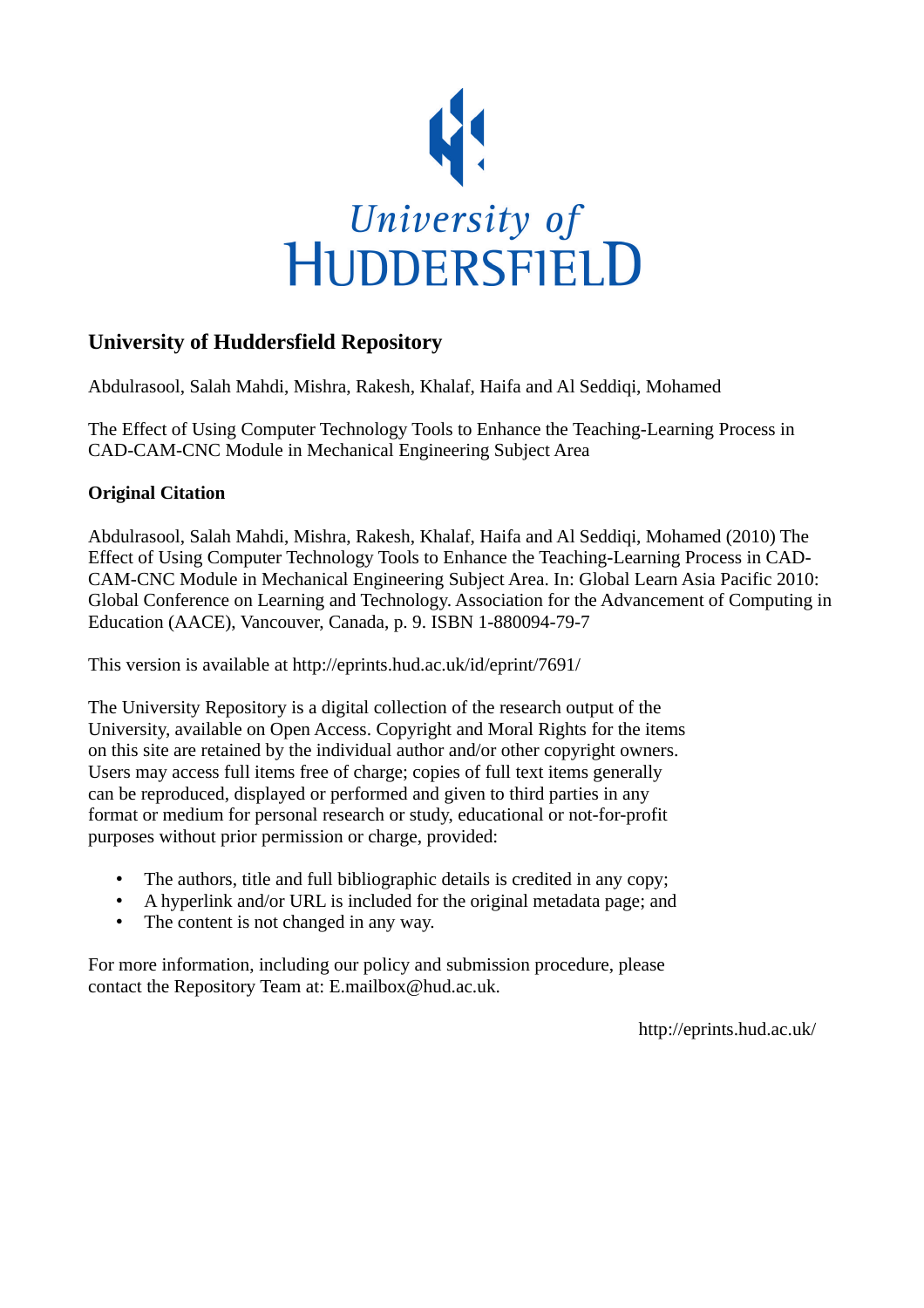# **The Effect of Using Computer Technology Tools to Enhance the Teaching-Learning Process in CAD-CAM-CNC Module in Mechanical Engineering Subject Area**

*Mr Salah Abdulrasool<sup>1</sup> , Dr R.Mishra<sup>2</sup> , Mr Mohamed Al Seddiqi<sup>4</sup> University of Huddersfield, Queensgate, Huddersfield HD1 3DH, UK Dr Haifa Khalaf<sup>3</sup> , University of Bahrain, Kingdom of Bahrain*

### **1- Abstract**

This study presents the evaluation of Computer Assisted Learning (CAL) package included in the teaching and learning methodology of computer aided design- computer aided design - computer numerical control (CAD-CAM-CNC) module. Three groups of students with similar pre-abilities were exposed to three different teaching learning methodologies.The effectiveness of these three methods was determined by questionnaires completed by the students and collected by first author. Their answers were analysed quantitatively and qualitatively. The various categories used in the questionnaire was student's attitudes towards learning CAD-CAM-CNC subjects, students' opinions about their lecturers approaches to teaching process, students' opinions and views about various aspects the CAD-CAM-CNC. The study concludes that the students taught with a combination of CAL package and traditional methods were more effective, efficient and satisfied with their learning experiences. So the proposed hybrid learning method (CAI plus traditional teaching method) is most suited for CAD-CAM-CNC teaching.

### **2- Introduction**

This study describes the structure of CAD-CAM-CNC sessions and three T&L methods traditional classroom lectures and laboratory sessions, classroom teaching including unsupervised computer simulation and unsupervised CAD tutorials and supervised CAM-CNC computer simulation. These three  $T \& L$  methods are:

#### **Method 1 - Traditional classroom lectures and laboratory sessions –**

The Lecturer explains various tasks that require memorization of factual information on routine procedures which include

design and drawing (CAD) of an object and detailed description of manufacturing process (CAM-CNC). The Lecturer then shows students how the skills learned in classroom are used in practice by practical demonstrations of the procedures on actual CNC machine. Then students are encouraged to repeat these procedures in their own time without any support (Roger and Jack, 2004; Bourne, Brodersen, Daw, 2000; Emory, Groover, Zimmers, 2002)**.**  The Lecturer uses the computer interface of a projection unit (See Figure 1) in order to give theoretical background of the drawing process, explain standards and describe other activities. The resources available to students are CNC

Large Size Display of Visual Broadcast



manual, exercise book and access to fifteen computers. The Lecturer supervises students continuously during this Lecturercentred session.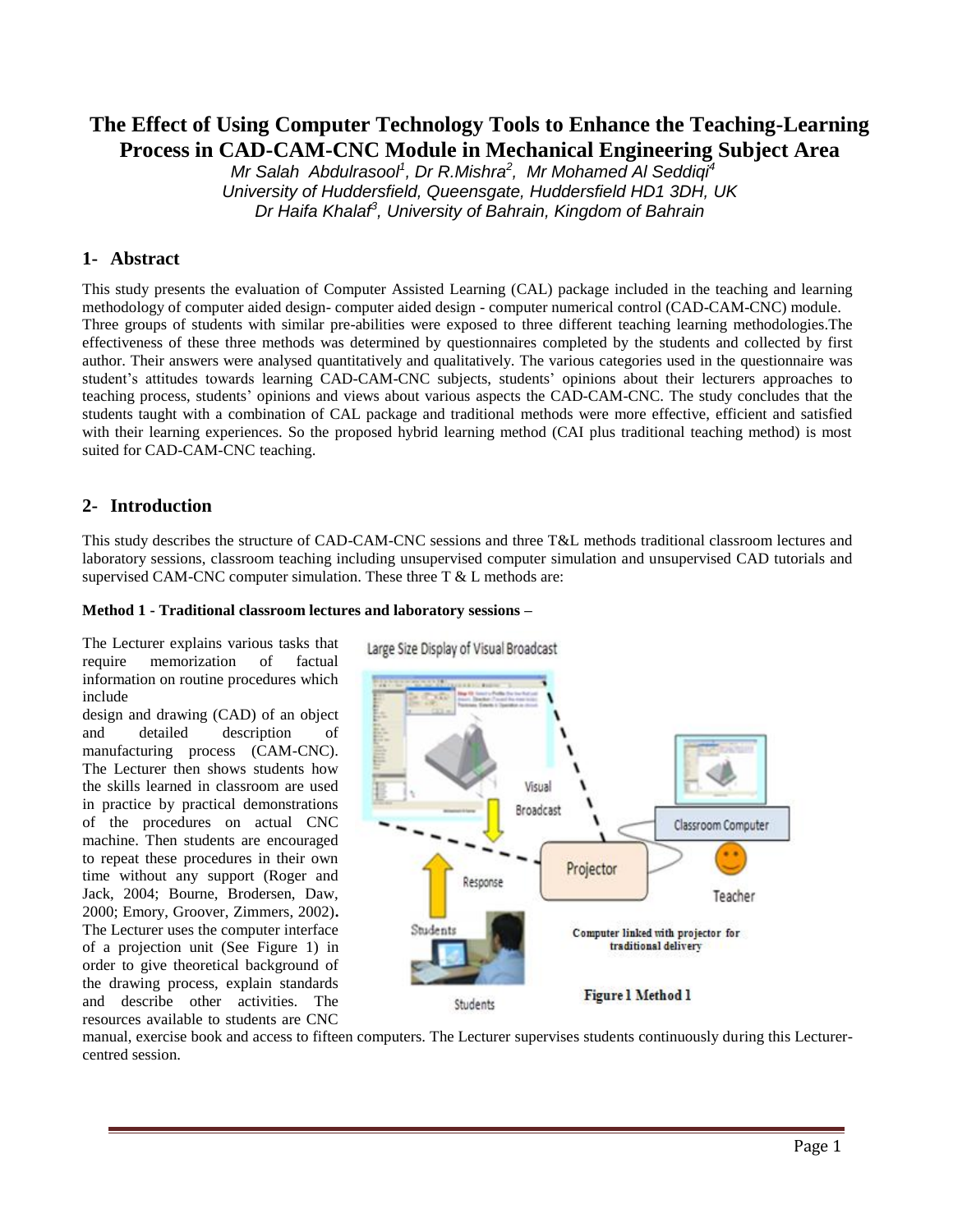**Method 2 - Classroom teaching including supervised computer simulation –** The Lecturer uses Autodesk Inventor (Wikipedia, 2009) to describe CAD-CAM applications and the students can follow the suggested procedures and be able

to see the simulation results on the computer screen (see Figure 2). The Lecturer delivers the lecture with the use of computer interface linked with projector. The students are given CNC manual, exercise book and access to computers to work in parallel with the Lecturer. The computer software describes the procedures step by step and in a dynamic way for CAD session.

Various activities are included in the CAM-CNC part as for example: create cutting parameter for each part; generate tool paths for different layers for each part; generate final checklist for prototype etc. A software package is used to adapt a drawing file from a CAD program in DXF format and convert into an NC code (CAM part). Each computer used by students is connected to a CNC machine tool so



the generated NC program is used to actually cut the real work piece on the CNC machine (See Figure 2).

Therefore the students are exposed to the laboratory environment for CM-CNC sessions and the Lecturers demonstrate to them the practical procedures applied to real CNC machines. Also the students are provided with computer simulation models of these procedures which can be used whenever they want (Toogood and Zeeher, 2004; Bourne, Brodersen, Daw, 2000; Abdulrasool et al, 2005; Shahati, Alsafar, Abdulrasool, 1999)*.*

**Method 3 - Unsupervised CAD tutorials and supervised CAM-CNC computer simulation** The Lecturer provides computer tutorials including video and animations which show the students how to use CAD (see Figure 3). They are asked

to study these in their own time (unsupervised study) and they have to solve exercises which are assessed by the Lecturers on the basis of a checklist. Students have the opportunity to switch between CAD programme and Power Point slides and discuss the subject matter with each other's (peer tutoring) so collaborative learning takes place. After this formative assessment stage, the students are given supervised demonstrations of application of CAM –CNC so the regulations for health and safety are fulfilled (See Figure 3).

These three T & L methods are examined for their usefulness and acceptability with the students by questionnaires.

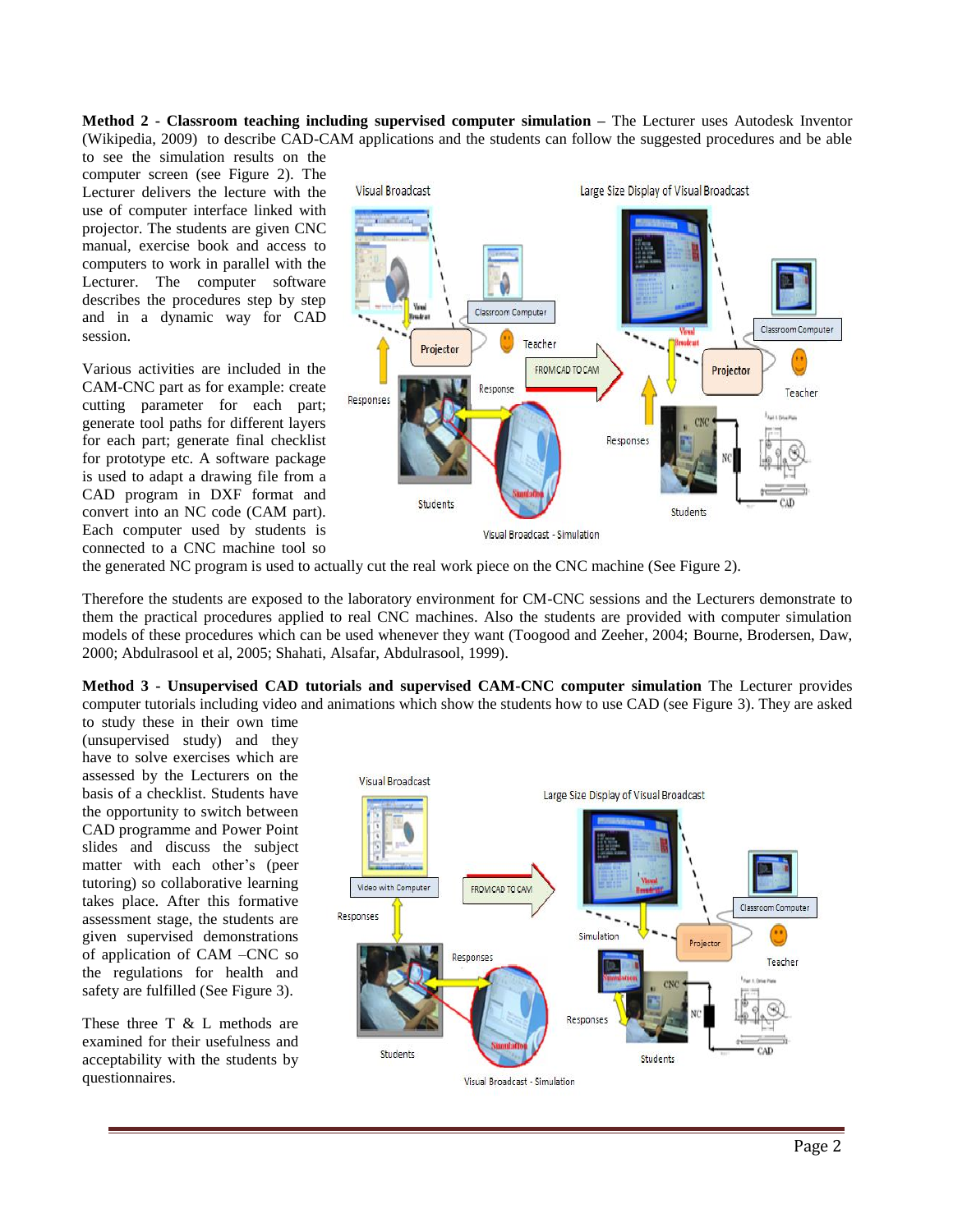## **3- Questionnaire Design Process**



### **Figure 4 Questionnaire Design Flowchart**

Tripartite classification distinguishes between the principles and techniques necessary to gain data analysis. It covers the main issues of the preparatory work, provides information to clarify the object and purpose of the enquiry.

The first step in designing the research was to identify the research purpose which dictates the selection of the research methods, bearing in our mind the dictum that "*the purpose of the research determines the methodology and design of the research*" (Felder, and Soloman, 2001)*.* The second step was the design of questionnaires which was the main method of data collection. Then a pilot study was conducted for a number of students and the responses of the questionnaires were analysed.

The following research questions were considered when designing the questionnaires:

- What is the CAD-CAM-CNC Lecturer's teaching methodology from, students' point of views?
- What are the student's views about teaching and learning CAD-CAM-CNC?
- What are the student's opinions about teaching CAD-CAM-CNC?  $\bullet$
- What are the student's attitudes towards CAD-CAM-CNC?

The main advantages of using questionnaires to evaluate a certain situation or product are:

- An efficient use of time.  $\bullet$
- Anonymity (for the respondents)
- The possibility of a high return rate.
- Standardised questions (Felder and Soloman 2001).
- A clear idea of what is supposed to be measured.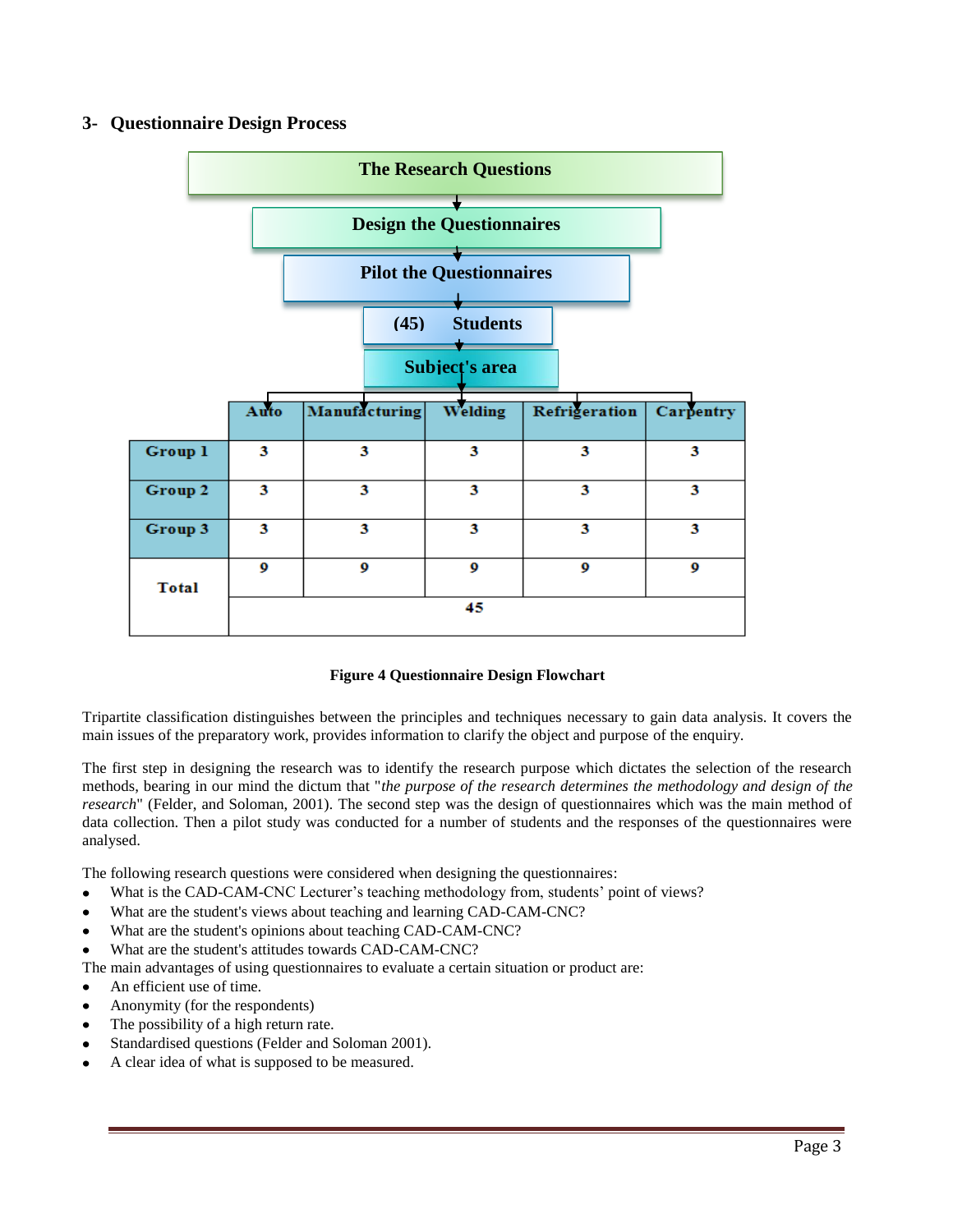**Questionnaire Sampling –** Three groups of 15 students from automotive, manufacturing, welding, refrigeration and carpentry courses (see Figure 4 Questionnaire Flowchart) have been taught by three  $T \& L$  methods:

- Group 1 traditional classroom lectures and laboratory sessions.
- Group 2 classroom teaching including unsupervised computer simulation.
- Group 3 unsupervised CAD tutorials and supervised CAM-CNC computer simulation.

The present study was not carried out for whole population of mechanical engineering students of the institute due to factors such as expenses, time and accessibility (Cohen et al, 2000)*.* This research employed the *probability sample* because it draws randomly from the wider population and allows the generalisation of questionnaire findings.

### **4- Questionnaires Analysis**

The aim is to find out the learning experience of students in the CAD-CAM-CNC module and effectiveness of the three T&L methods.

The study has been carried out to explore problems during teaching and learning process in the subject area of CAD-CAM-CNC. The questionnaires have been formulated to understand the mechanics of the learning process from student's perspective. Previous studies (Bhavnani, and Bonnie, 2000**;** Dye, 2003; James. 2002; Borg, and Gall 1979) suggested that a part of the problem in CAD-CAM-CNC subject area is the use of inappropriate T&L methods which affects students' achievement.

The questionnaires intend to examine the effectiveness of the three T  $\&$  L methods versus the learning objectives for CAD-CAM-CNC modules. The changes performed in the T&L strategy (see Method 2 and Method 3) aim to make learning personal, ensure learners get the information in the way they need it, their knowledge is immediately applied in the context of realistic working situations and can make mistakes in safe environments (simulation).

 Method 2 and method 3 are shifting the emphasis from Lecturer-centred to student-centred learning by including computer tutorials that encourage learning through problem solving, discovery and enquiry. So the student-centred learning approach with interactive learning and teaching enables the development of employability skills (such as learning how to learn, understanding, evaluating and using knowledge and continuous improvement). This aspect was considered when formulating the questions addressed to students.

The students' questionnaires intend to ascertain how well the CAD-CAM-CNC modules meet the stated learning outcomes and to identify the main strengths and weaknesses of various T&L methods. Also it is intended to improve students' learning experiences by increasing the student involvement in education process. So the questions referred to the following topics:

- Student's attitudes towards learning CAD-CAM-CNC subjects;
- Student's opinions about their Lecturers' approaches to teaching process;

• Student's opinions and views about various aspects of T&L the CAD-CAM-CNC subjects such as: session planning and organising; delivery of course material; classroom management; assessment and feedback strategy; students' interaction.

**Analysis methods –** A number of 45 first-year students are divided into three equal groups (see Figure 4 Questionnaire Flowchart):

Group 1 - exposed to method 1 (traditional classroom lectures and laboratory sessions);

Group 2 – subjected to method 2 (classroom teaching with computer simulation);

Group 3 – exposed to method 3 (unsupervised CAD tutorials and supervised CAM-CNC computer simulation).

Generally the author (researcher on this case) analysed most of the items separately to provide specific information that contributes to the overall picture that is obtained. The use of one item test is quite satisfactory when one is seeking out specific fact (Bell, 1999; Boon, 1997)*.* The students' and Lecturers' answers were ranked according to the following scale:

#### **Agree – Neutral (Undecided) – Disagree**

The agreement and disagreement of each answer was calculated by the summation of frequencies and summation of percentages of the positive perceptions (agree), and the negative responses (disagree), and the third category is undecided.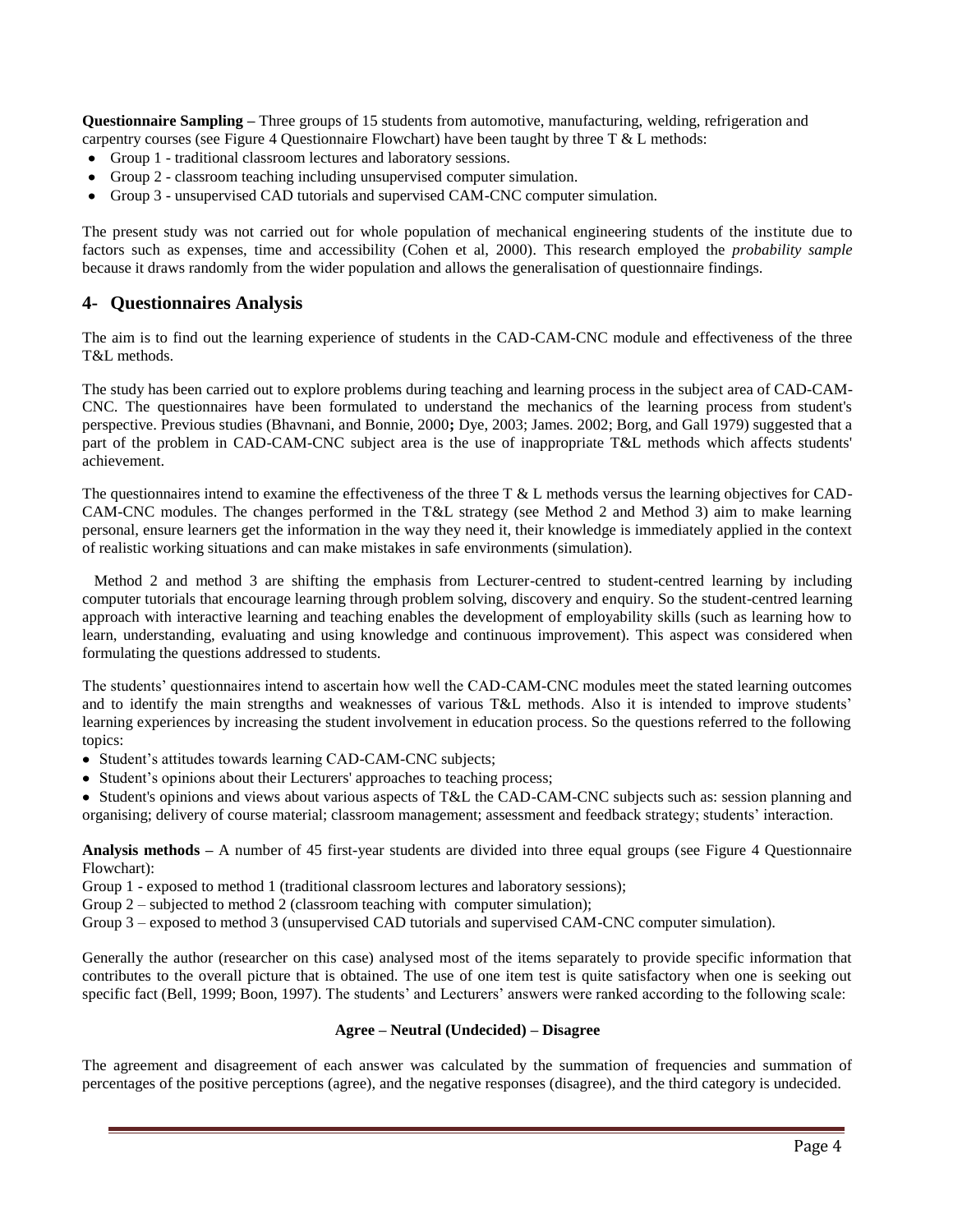| $\#$         | <b>Statement</b>                                                                                                                  | Agree            |                |                | <b>Undecided</b> |                  |                | <b>Disagree</b>  |                |                 |  |
|--------------|-----------------------------------------------------------------------------------------------------------------------------------|------------------|----------------|----------------|------------------|------------------|----------------|------------------|----------------|-----------------|--|
|              |                                                                                                                                   | G1               | G <sub>2</sub> | G3             | G1               | G <sub>2</sub>   | G <sub>3</sub> | G1               | G <sub>2</sub> | G <sub>3</sub>  |  |
| 1            | I do not like CAD/CAM/CNC as a subject                                                                                            | 93.3             | $\overline{0}$ | $\Omega$       | $\Omega$         | $\overline{0}$   | $\overline{0}$ | 6.67             | 100            | 100             |  |
| $\mathbf{2}$ | I like to participate in activities during CAD/CAM/CNC<br>lesson                                                                  | 46.7             | 73.3           | 86.7           | $\theta$         | 13.3             | 6.67           | 53.3             | 13.3           | 6.67            |  |
| 3            | Learning style used in CAD/CAM/CNC developed my<br>learning ability                                                               | 6.67             | 86.7           | 93.3           | $\theta$         | $\mathbf{0}$     | $\Omega$       | 93.3             | 13.3           | 6.67            |  |
| 4            | I feel comfortable during CAD/CAM/CNC lesson                                                                                      | $\theta$         | 66.7           | 80             | $\theta$         | 13.3             | 13.3           | 100              | 20             | 6.67            |  |
| 5            | I like to have more CAD/CAM/CNC lesson using this<br>methods                                                                      | $\mathbf{0}$     | 73.3           | 93.3           | $\theta$         | 20               | 6.67           | 100              | 6.67           | $\overline{0}$  |  |
| 6            | Learning CAD/CAM/CNC with this method is waste of my<br>time                                                                      | 86.7             | 6.67           | 6.67           | 13.3             | 26.7             | $\overline{0}$ | $\overline{0}$   | 66.7           | 93.3            |  |
| 7            | I feel bored in CAD/CAM/CNC lesson                                                                                                | 80               | 13.3           | 6.67           | 6.67             | 13.3             | $\overline{0}$ | 13.3             | 73.3           | 93.3            |  |
| 8            | Learning CAD/CAM/CNC improves my competencies                                                                                     | 66.7             | 93.3           | 100            | 6.67             | 6.67             | $\mathbf{0}$   | 26.7             | $\Omega$       | $\overline{0}$  |  |
| 9            | Learning CAD/CAM/CNC with computer improves my<br>knowledge                                                                       | 93.3             | 93.3           | 86.7           | $\theta$         | 6.67             | 13.3           | 6.67             | $\Omega$       | $\overline{0}$  |  |
| 10           | I like to spend more time in practicing CAD/CAM/CNC                                                                               | 13.3             | 93.3           | 100            | $\theta$         | 6.67             | $\theta$       | 86.7             | $\Omega$       | $\theta$        |  |
| 11           | I do not like to watch simulation program in CAD/CAM/CNC                                                                          | 6.67             | 6.67           | 13.3           | $\theta$         | 13.3             | $\theta$       | 93.3             | 80             | 86.7            |  |
| 12           | I like CAD/CAM/CNC more than other school subjects                                                                                | 33.3             | 73.3           | 80             | 20               | 13.3             | 6.67           | 46.7             | 13.3           | 13.3            |  |
| 13           | It is difficult to understand CAD/CAM/CNC                                                                                         | 80               | 30             | 35             | $\theta$         | $\overline{0}$   | $\overline{7}$ | 20               | 70             | 58              |  |
| 14           | I like teaching methodology used in CAD/CAM/CNC                                                                                   | 6.67             | 60             | 86.7           | $\theta$         | 33.3             | 6.67           | 93.3             | 6.67           | 6.67            |  |
| 15           | I find other school subjects more enjoyable than<br>CAD/CAM/CNC subject                                                           | 93.3             | 20             | 20             | $\overline{0}$   | 20               | 13.3           | 6.67             | 60             | 66.7            |  |
| 16           | In this method teachers correct my mistakes very easily                                                                           | $\boldsymbol{0}$ | 73             | 80             | $\mathbf{0}$     | 27               | 7              | 100              | $\Omega$       | 13              |  |
| 17           | The method of presenting CAD/CAM/CNC makes me feel<br>bored                                                                       | 100              | 40             | 7              | $\mathbf{0}$     | 20               | 13             | $\Omega$         | 40             | 80              |  |
| 18           | My teacher always in control of the class                                                                                         | 20               | 80             | 93             | $\overline{7}$   | 13               | $\overline{0}$ | 73               | $\tau$         | $7\phantom{.0}$ |  |
| 19           | Teacher makes links between the classroom teaching and<br>laboratories work                                                       | 7                | 80             | 87             | $\mathbf{0}$     | 13               | 7              | 93               | 7              | 7               |  |
| 20           | Teaching method motivates me and keeps my attention<br>toward to the subject<br><b>Matter</b>                                     | 13               | 80             | 100            | $\Omega$         | 13               | $\Omega$       | 87               | 7              | $\Omega$        |  |
| 21           | Teaching with this method requires less effort than other<br>methods                                                              | $\overline{0}$   | 60             | 80             | $\overline{0}$   | 27               | 20             | 100              | 13             | $\Omega$        |  |
| 22           | In this method my teacher teaches in an interesting way                                                                           | $\Omega$         | 60             | 67             | $\mathbf{0}$     | 27               | 27             | 100              | 13             | 7               |  |
| 23           | The CAD/CAM teachers rely too much on the textbook                                                                                | 100              | 13             | $\overline{7}$ | $\theta$         | 20               | 13             | $\overline{0}$   | 67             | 80              |  |
| 24           | My teacher does not pay attention to the students' Individual<br>differences                                                      | 73               | 27             | 20             | $\mathbf{0}$     | 7                | 13             | 27               | 67             | 67              |  |
| 25           | My teacher enjoys teaching CAD/CAM                                                                                                | 67               | 87             | 100            | $\overline{7}$   | 13               | $\mathbf{0}$   | 27               | $\mathbf{0}$   | $\overline{0}$  |  |
| 26           | My teacher encourages me to learn CAD/CAM                                                                                         | 47               | 100            | 93             | $\overline{0}$   | $\mathbf{0}$     | $\tau$         | 53               | $\theta$       | $\overline{0}$  |  |
| 27           | My teacher always follows the same teaching method                                                                                | 93               | 47             | 53             | 7                | 27               | 40             | $\boldsymbol{0}$ | 27             | 7               |  |
| 28           | The teacher does not explain the objectives of the lesson                                                                         | 13               | 13             | 20             | $\overline{0}$   | $\boldsymbol{0}$ | $\overline{7}$ | 87               | 87             | 73              |  |
| 29           | My teacher does not follow up my work                                                                                             | 80               | 20             | 40             | $\theta$         | $\overline{7}$   | $\tau$         | 20               | 73             | 53              |  |
| 30           | My teacher respects me when I work with simulation work of<br>computer assisted instruction                                       | $\mathbf{0}$     | 73             | 73             | 40               | 27               | 27             | 60               | $\overline{0}$ | $\overline{0}$  |  |
| 31           | My teacher is fair when he marks students' work                                                                                   | 20               | 73             | 73             | $\boldsymbol{0}$ | 27               | 27             | 80               | $\overline{0}$ | $\mathbf{0}$    |  |
| 32           | It is easy to evaluate students work and assessing their<br>performance                                                           | $\overline{0}$   | 80             | 73             | $\mathbf{0}$     | 20               | 13             | 100              | $\overline{0}$ | 13              |  |
| 33           | The teacher does not use educational aids when<br>he teaches with these methods                                                   | 90               | 33             | 33             | 7                | 7                | 13             | 3                | 60             | 53              |  |
| 34           | The teacher follows the textbook teaching method to teach<br>CAD/CAM/CNC.<br>Starting with examples and displaying the procedures | 100              | 20             | 20             | $\overline{0}$   | 15               | 10             | 0                | 65             | 70              |  |
| 35           | My teacher always prepares his CAD/CAM lesson well                                                                                | 100              | 93             | 80             | $\boldsymbol{0}$ | 7                | $\mathbf{0}$   | $\overline{0}$   | $\overline{0}$ | 20              |  |
| 36           | My teacher encourages students to work in parallel with<br>simulation software                                                    | $\mathbf{0}$     | 87             | 67             | $\mathbf{0}$     | 7                | 27             | 100              | 7              | 7               |  |
| 37           | My teacher has adequate knowledge of this method                                                                                  | 73               | 73             | 67             | $\tau$           | 20               | 27             | 20               | 7              | $\tau$          |  |
|              | <b>Table 1 Student's Responses to Questionnaire</b>                                                                               |                  |                |                |                  |                  |                |                  |                |                 |  |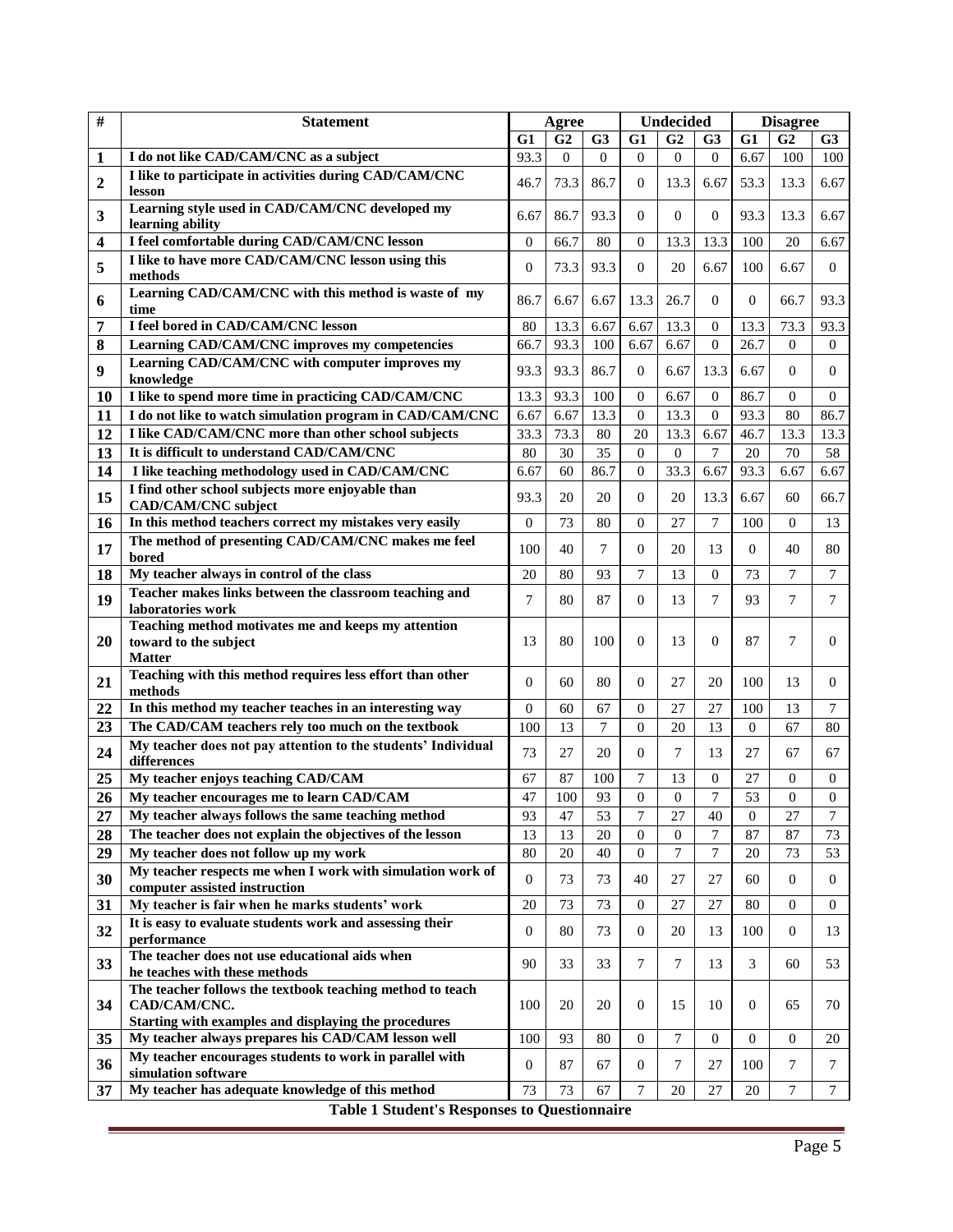Through this student's questionnaire has been attempted to elicit student's views and opinions about teaching and learning process. A number of categories have been used to analyse student's learning experience. These categories have been designed to generate the interpretation and explanation of the student's response to the questionnaire. Also, various categories used in the questionnaire have been shown in the figure 5.

The questionnaires have been formulated to understand the mechanics of the learning process from student's perspective. Previous studies (Bhavnani, and Bonnie, 2000**;** Dye, 2003; James. 2002; Borg, and Gall 1979) suggested that a part of the problem in CAD-CAM-CNC subject area is the use of inappropriate T&L methods which affects students' achievement. Through this student's questionnaire has been attempted to elicit student's views and opinions about teaching and learning process. A number of categories have been used to analyse student's learning experience. These categories have been designed to generate the interpretation and explanation of the student's response to the questionnaire. Also, various categories used in the questionnaire have been shown in the figure 5



Figure 7 Key areas for students' questionnaire

The distribution of students' responses to the questionnaire is presented in Table1 and the results of quantitative data analysis for students responses divided in three key areas are:

- Student's attitudes towards learning CAD-CAM-CNC subjects;
- Student's opinions about their Lecturers' approaches to teaching process;

Student's opinions and views about various aspects of T&L the CAD-CAM-CNC subjects such as: session planning and organising; delivery of course material; classroom management; assessment and feedback strategy; students' interaction.

Their effectiveness was determined by questionnaires completed by students. Their answers were analysed from quantitative and qualitative points of view.

## **Key area 1 - Student's attitudes towards learning CAD-CAM-CNC subjects**

93.3% of the traditional teaching students in group1 do not like engineering drawing and manufacturing as a subject.  $\bullet$ Also, the entire group 2&3 (teaching with support of computer technology) said they like T&L with computer package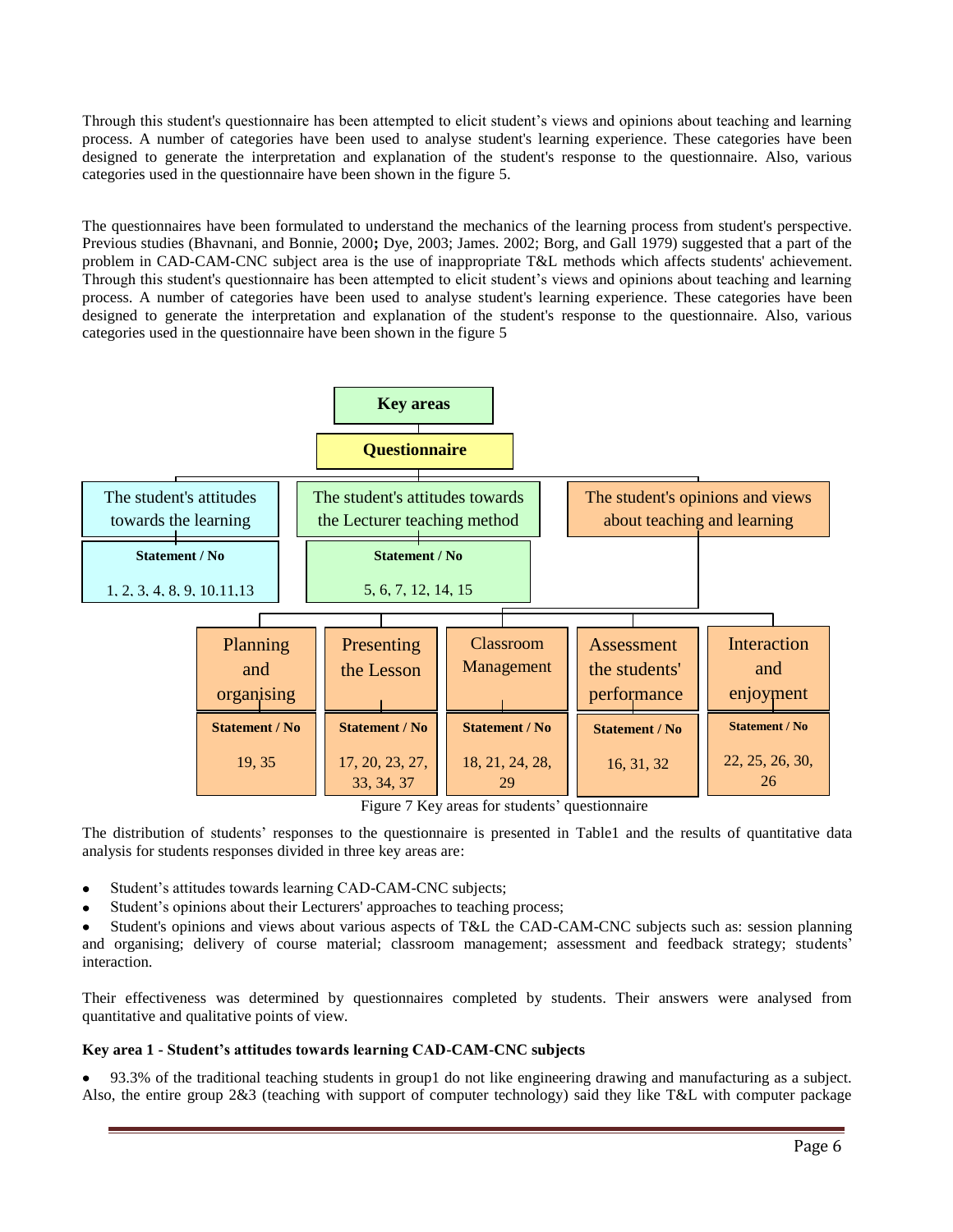CAI subject. This could be because of the necessity of learning CAD-CAM with learning package that enables them to draw and manufacture correctly. Also 87% to 93% of the students agreed that learning with the help of computer technology helps to develop their learning abilities in engineering drawing and manufacturing.

Most of the students in Group 2&3 agreed that learning CAD-CAM-CNC will improve their engineering skills in CAD-CAM-CNC of Mechanical Engineering subject area. The students value the subject matter taught but they have problems with the way it is taught. In traditional teaching group 67% students said will improved their skills because there is no enough time for interaction with subject activities. And most of the students in the three methods agreed that the knowledge of drawing and manufacturing features will help them to improve their practical skills. Also this will reduce their mistakes when they are practicing their drawings.

The students explain one of the reasons why they have negative attitudes towards teaching of CAD-CAM-CNC using  $\bullet$ traditional teaching method. 80% of the Group 1 (traditional method) students find it difficult to understand the material in the CAD-CAM-CNC book. The material itself sometimes does not suit the students' ability or their capability. Author's experience indicates that there are a few lessons in the CAD-CAM student's book which are higher than their level of understanding. The author believes that the complexity of drawing and manufacturing material could cause negative attitudes to learning. At the same time 58% to 70% of Group 2 and 3 said they do not have any difficulty in understanding the CAD-CAM-CNC material in the book because the computer technology facilitates easy learning of even complex drawing for the students with all levels of abilities.

### **Key area 2 - Student's opinions about their Lecturers' approaches to teaching process**

All of the students in the Group 1 (traditional teaching method) do not like to have more CAD-CAM-CNC lessons. This indicates how much the students do not like engineering drawing and manufacturing lessons because they not understand the subject and they find difficulties in application of CAD-CAM-CNC subject (Complex tasks) and they considered as waste of time to work in it. 73% to 93% of the students in simulation and computer assisted instruction methods would like to have more CAD-CAM-CNC lessons, because the computer technology facilitates easy learning of complex tasks and they can communicate with each other.

### **Key area 3 - Student's opinions and views about various aspects of T&L the CAD-CAM- CNC**

 $\bullet$ CAD-CAM-CNC subject area requires a careful integration of theoretical knowledge and laboratory work. In traditional teaching method it is difficult to manage teaching in a satisfactory manner. 93% of the students in group1 feel that theory and practical works are not linked properly. Whereas 80% to 87% of the students in the group 2 and 3 mentioned that their Lecturers link theoretical knowledge with practical work. For example, the Lecturer may ask one group or two groups of students to draw the CAD examples in the class and carry out in laboratory work and then find how they link information. Lecturers who teach group 2 and 3 have enough time to try and make a real connection between theoretical knowledge manufacturing operations (applying) with CNC machine.

#### **a) Session planning and organising**

80% to 100% of the students in Group 2 and 3 agreed that the Lecturer keeps motivating the students and attract them toward to the subject matter because of the tutorial Package CAI. The students feel that the atmosphere is friendly when they work with support of computer technology and this keeps students motivated.

93%of traditional the students mentioned that their Lecturers always follow the same method when they teach CAD-CAM-CNC and rely on the CAD-CAM-CNC book and over head projector which is difficult for learners to see movement of 3D task. 47% to 53 % of group 2 and 3 students said that the Lecturers bring educational aids and variety of teaching pattern to keep students interested.

67% to 73% students of all groups said that their Lecturers have adequate knowledge about engineering drawing and manufacturing teaching method than those who feel they have not. Lecturers need to be confident and know the system and methodology of teaching engineering subject.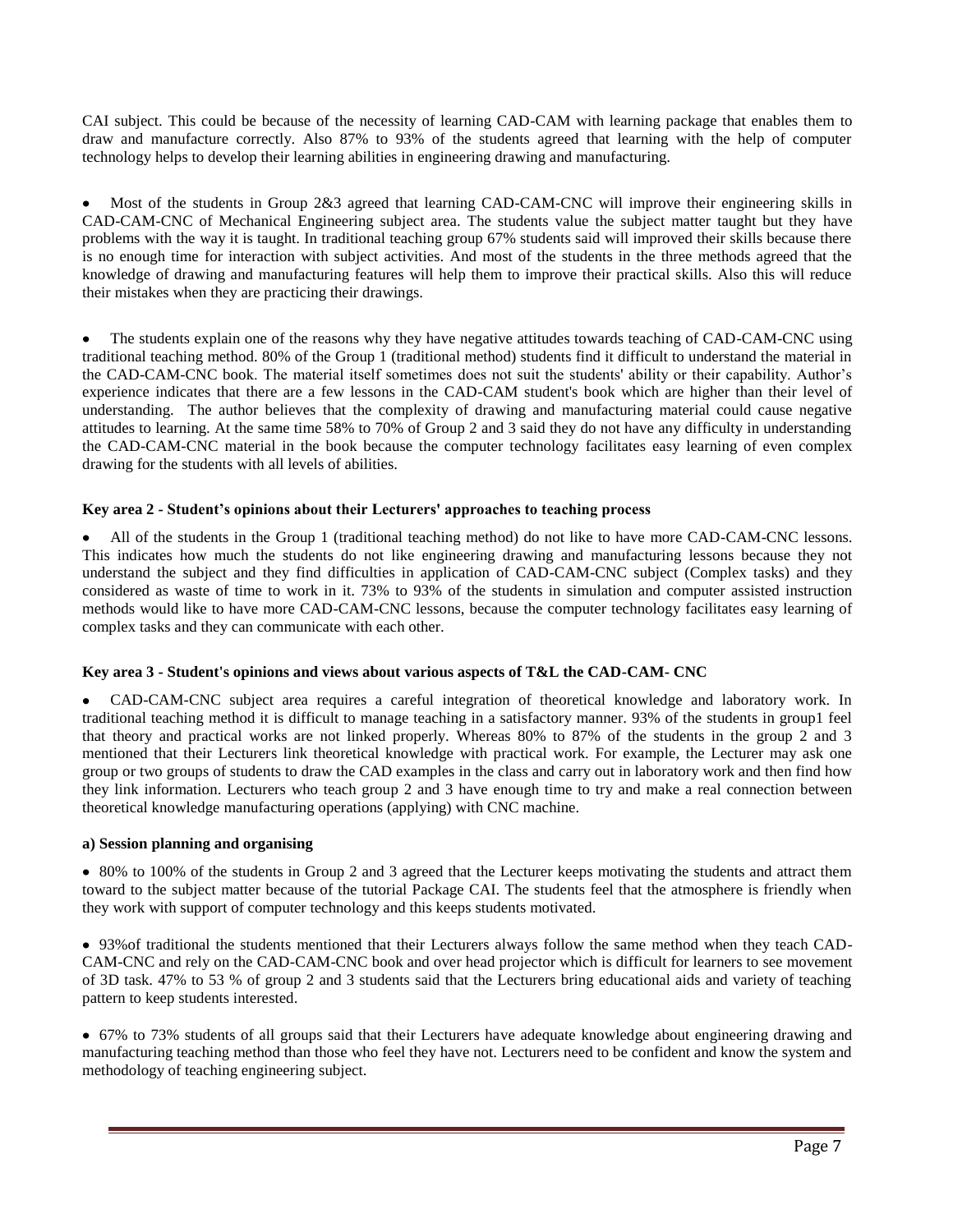#### **b) Classroom management**

The Lecturer's ability to keep the students in control during their lesson does not mean directing the students or explaining to them what to do. The majority of the students in group  $2\&3$  agree that the Lecturers have good control of their classes. One can say it is not an easy job for the Lecturers to control a class without any activities to keep student's attention all the time with subject matter students centre of learning approach. In Group 2 to 3 students work with the help of CAI in Group. And project work. In the class there is no need to move from one group to another and answer questions everywhere, because the computer simulation and computer assisted instructions give support to the students to understand the subject, so all the students are occupied. 73% of students in traditional teaching said it is difficult for the Lecturer to control the class because students need to discuss with each other working in group in both classroom and laboratory

• The result shows 60% to 80% of group 2&3 of the students mentioned that the CAD-CAM-CNC Lecturer works with less effort than other Lecturers. Because of the use the computer technology CAI to teach different aspects of drawing and manufacturing in the classroom and laboratories. The Lecturers are busy explaining the drawing and manufacturing lesson, working hard with of efforts to enable the students to understand. This is not perceived by 20% of students only who believe that the engineering drawing and manufacturing Lecturer is working with less effort than the other Lecturers.

73% of the traditional students also mentioned that their Lecturers do not explain the target of their lesson and do not deal with them according to their ability. 67% of the students in computer simulation and computer assisted instruction method mentioned that the tutorial Package deal with individual differences when the Lecturer divides his students into groups of work and give them different activities to test their abilities.

80% of the traditional students mentioned that their Lecturers do not follow up their work and providing them with feedback which is important. 53% 73% of the students in group 2 and 3 mentioned that their Lecturers follow up their work and check it. They also provide them with feedback because of CAI database (Saved database).

#### **c) Assessment and feedback strategy**

• The above statement revealed that 73% to 80% of the group 2 & 3 students mentioned that CAD-CAM Lecturer corrected their mistakes during the lesson. This Lecturer's help is still an important issue by concerning on how the Lecturers do it. All the other surrounding circumstances of the teaching process indicate that the Lecturers do not have time to do corrections effectively. The Lecturers correct the student's work while they are busy with their drawing or machining using computer simulation and computer assisted instruction with help of verification checklist rather than afterwards. All students' of traditional teaching said we know that the Lecturer of the CAD-CAM-CNC is always busy and overloaded with students and this makes it difficult for Lecturers to pay the kind of attention they need to support the constant correction to the pupils' work.

80% of the traditional students believe there is no justice, in terms of correcting their work. Such a view suggests that the Lecturers discriminate between their students, sometimes due to lack of time. There are many things to do in order to estimate the students' average in their subject. The assessment of the students' performance depends mainly on the assignment and exams, the students try to work very hard to get a good or at least a pass mark. If the Lecturer ignores that effort, the students lose their opportunity to pass. In such cases the students feel unfairness this will occur negative attitudes among students towards CAD-CAM Lecturers.

 $\bullet$  73% of the students in both groups  $1\&2$  said their Lecturers are fair when they mark the students' work. The reason for that is, while the students work in group or individually using computer technology, it gives Lecturer an opportunity to correct their work during the drawing or manufacturing lesson.

• 73% to 80% of the students in group 2 and 3 mentioned that their Lecturers use different ways of assessing their performance during evaluation stage. These can include hearing students talk, marking work, testing them in lessons, submitting their assignments and examining them formally. Lecturers concentrate more on assignment and exam, specifically, on the questions which measure the students' application and analysis. In traditional group, it is demonstrated from the answers of the students that it is not easy to evaluate students work and assess their performance. The Lecturers do not always correct student's mistakes as a part of their task of helping to improve the students' skills in both engineering drawing and manufacturing.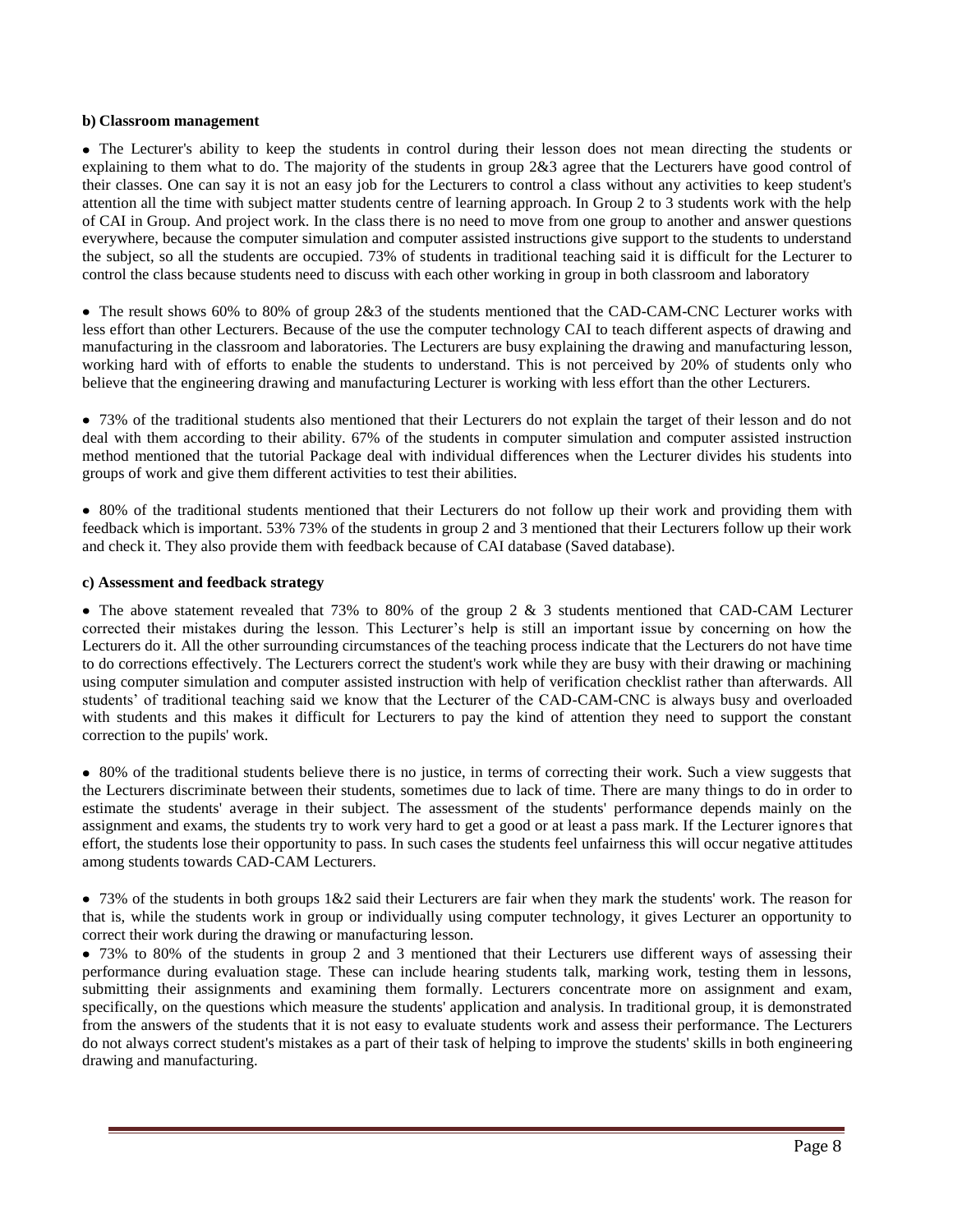#### **d) Delivery of course material and students' interaction.**

60% to 67% of the students learning with simulation and computer assisted instruction mentioned that the method of teaching the Lecturers use is interesting to them and 27% of them could not decide. In traditional teaching method the Lecturers believe that the traditional method of teaching CAD-CAM-CNC suits their students. All students in traditional teaching are either unconvinced or do not believe that their learning teaching method is interesting.

• Most students' answers are that Lecturers enjoy their job or they would not be doing it. And yet virtually 27% of traditional students did not see this pleasure, that Lecturers enjoy their teaching.

Lecturers ought to be encouraging. It is in their interest to be so, as they seek good results. 93% to 100% of the group 2 and 3 students perceived that the Lecturers encourage them to learn. The student's achievement in his subject gives the impression that the Lecturer is a hard working and successful.

In traditional teaching method, the Lecturers mentioned however that they find it difficult to encourage their students during their lessons. 53% of the traditional students mentioned the Lecturers try to encourage them during their CAD-CAM-CNC lesson by asking them to rely in their book or to follow Lecturer's procedure from the board. Encouragement can sometimes mean forcing the students to work for themselves. 47% of the traditional group said that they think this is the way of encouragement.

• The result revealed that 73% of the students in group 2&3 mentioned that their Lecturers respect them. This answer is consistent with the Lecturer's answer when they were asked if they have friendly relationships with their students. But it is worth mentioning here that not all the Lecturers believe in friendly communication with their students; there are some Lecturers who remain formal with their students. 60% of traditional students mentioned that their Lecturers do not respect them, which is a startling finding. Being treated with contempt is not a good basis for learning. Being despised for not being clever or not working hard enough is not inspirational.

All of the students in traditional teaching mentioned that their Lecturers do not encourage them to work with computer support. It seems that it is not a popular method in teaching CAD-CAM-CNC for some Lecturers. Such a situation might be because a lack of training in using this method. At the same time 67% to 87% of students in group 2 and 3 mentioned that Lecturers in their group are aware that teaching with the computer technology can be very effective and successful if carried out properly.

The overall effectiveness of learning experience incorporates all answers and is presented in excel sheet (data analysis) with first author.

### **5- Conclusions**

It can be seen from the above discussion that computer assisted instructions greatly improve the teaching and learning process in the CAD-CAM-CNC module. For best effectiveness, however, the integration of computer assisted instructions with traditional teaching is required to be done with care.